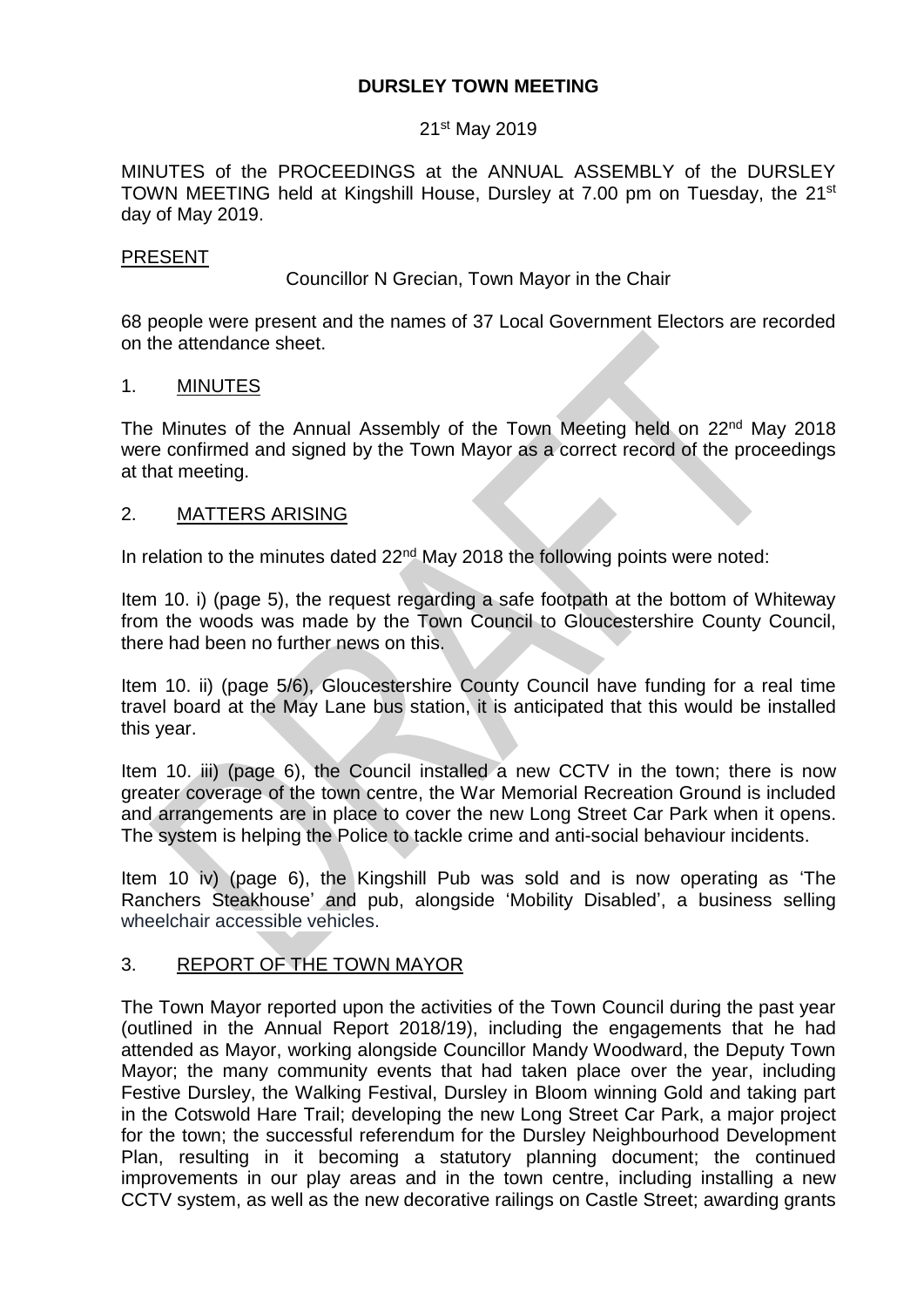to local community groups/organisations and partnership working, including working with Stroud District Council to train our staff to issue Fixed Penalty Notices for dog fouling incidents .

The Town Mayor thanked everyone involved for all their hard work over the year and expressed what an honour and a privilege it had been to serve as Town Mayor.

It was noted that Councillor Neil Grecian had been re-elected to serve as Town Mayor and Councillor Mandy Woodward had been re-elected to serve as Deputy Town Mayor for the 2019/20 period. Both were very much looking forward to continuing to serve the community of Dursley; the Council would be continuing to invest in a range of projects to benefit Dursley, over the forthcoming year the Council would be monitoring use of the new car park closely and working to develop a new Visitor Information Centre for the town.

Those present were encouraged to visit the Council's website to find out more [www.dursleytowncouncil.gov.uk.](http://www.dursleytowncouncil.gov.uk/)

# 4. RESIDENTS FROM OUTSIDE DURSLEY

It was resolved to allow residents from outside Dursley to speak at the meeting.

### 5. REPORTS OF COUNTY COUNCILLORS

The Town Mayor welcomed County Councillor Patrick to the meeting.

It was noted that Councillor Patrick had provided a full written report for the meeting which was available in the 2019 'Councillor & Community Group Reports' document (page 1/2).

# 6. REPORTS OF DISTRICT COUNCILLORS

The Town Mayor welcomed District Councillors Cornell and Fryer to the meeting.

It was noted that District Councillors Cornell, Fryer and Hall had all provided full written reports that were available in the 2019 'Councillor & Community Group Reports' document (pages 3-5).

In addition to the reports, Councillor Cornell spoke about the Market Town Initiative fund and what more could be done, they are keen to work with the Town Council to investigate and talk to people to find out what the local issues are in terms of the local economy and how businesses can be supported e.g. mixed retail/residential, private rental sector, how we can keep jobs in the town.

Councillor Cornell also spoke about the GFirst LEP climate change conference she had attended and whether there was enough interest locally to hold a public meeting/workshops in Cam/Dursley? If there was enough interest, the area could set up an Action Network and/or a Carbon Neutral Group.

It was noted that in some areas Town and Parish Councils had declared their own Climate Emergency.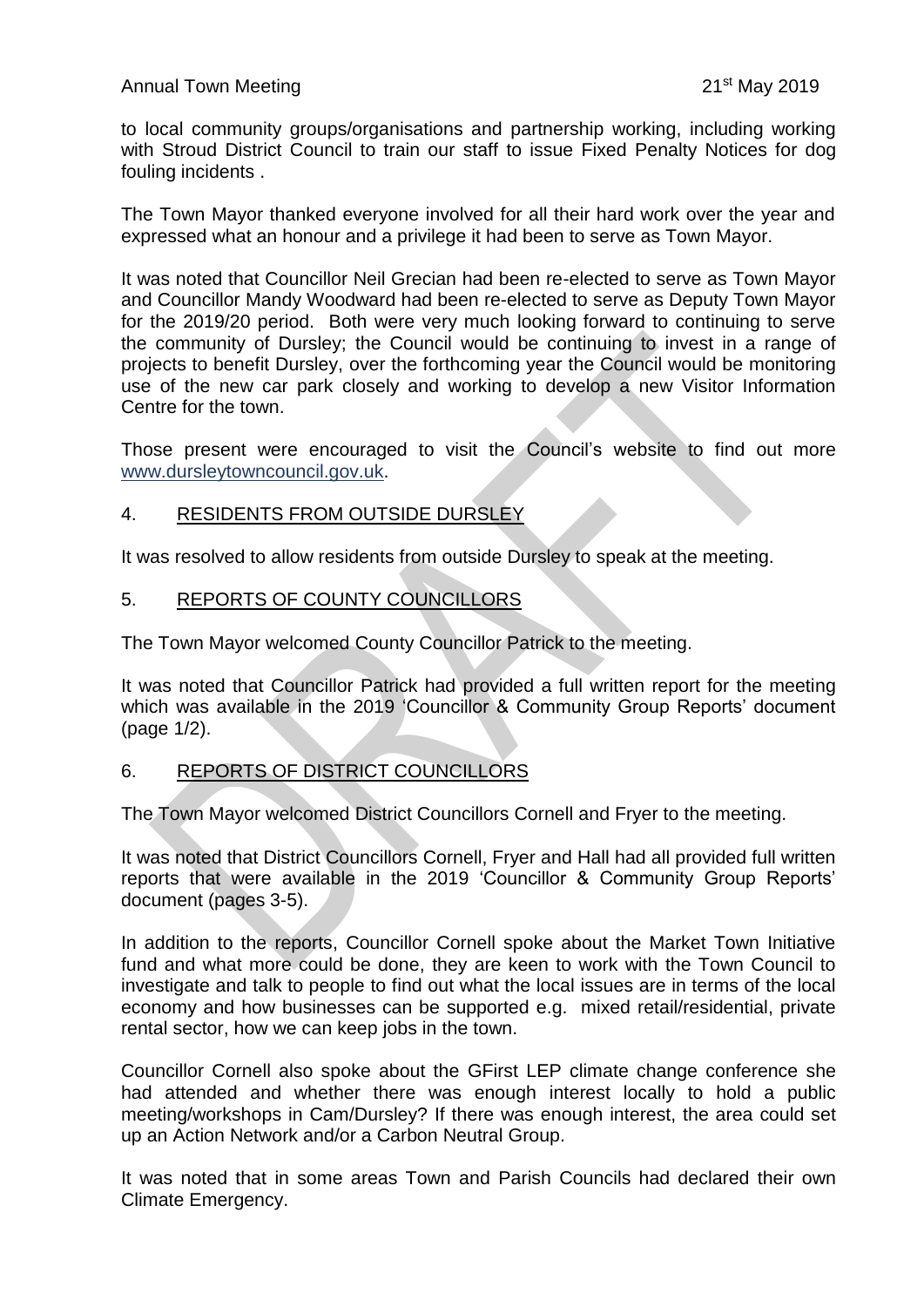Councillor Fryer reported on Stroud District Council's Housing Committee and that the delivery of the repairs and maintenance function had been taken back in house, a move that is expected to improve customer service, save money and ensure quality.

Councillor Fryer also reported that there are now 9 housing tenant Neighbourhood Ambassadors across the district; if you or someone you know, is interested in becoming a Neighbourhood Ambassador please contact Michelle Elliot at Tenant Services, Stroud District Council.

### 7. PRESENTATION FROM MR ROBIN SMITH, TECHNICAL DIRECTOR FOR ST MODWEN HOMES

The Town Mayor welcomed Mr Robin Smith, Technical Director for St Modwen Homes.

Mr Smith outlined his background and that of St Modwen, explaining that the company is very proud of the Littlecombe scheme; it is close to his heart, as he had been involved in it since 2010 and is the Chairman of the Littlecombe Community Company.

Mr Smith explained that he works closely with the landowner, Stroud District Council and their Principal Surveyor, Nick Stewart.

Mr Smith's presentation covered the following points:

- St Modwen's values as a company. It was noted that the company are experienced in redeveloping contaminated land sites, such as Littlecombe was.
- The history of Littlecombe and the various planning applications. It was noted that Phase 1 of the scheme was undertaken by Bloor Homes (S.05/0498/OUT), St Modwen's 1<sup>st</sup> plan was developed in 2013 and planning permission approved May 2016 (S.15/0476/OUT).
- Progress on the site, including recent footage filmed by a drone fly over. It was noted that currently Phase 2 of the scheme is complete and the build for Phase 3 is progressing (S.18/0050/REM).
- Buyer Profile. It was noted that 43% of purchasers were aged 26-35, 45% bought for location, 52% used Help to Buy and 37% bought for design.
- The next Phase. It was noted that Zone F is the next Phase to be built, it is the part of the site located behind the new Long Street Car Park, a planning application is just about to be submitted (10 private homes, 1 social/affordable home), they hope to have a connection to the new Car Park. There is a Zone E which is in the early stages of the development discussion process, planning permission has not been sought yet but is expected to be submitted later in 2019. Zone E is located on land that runs adjacent to Windsor Road/the Knapp properties (plan in presentation shows location).
- Connections/Timescales for Completion. It was noted that the first affordable homes on this Phase are being handed over this month; the footpath linking Phase 2 and 3 across the new bridge is opening at the end of June 2019; the road through the scheme, which is complete, is not opening to the public until late 2020, this is due to site safety as building work is ongoing; there will be a footpath from the site that comes out on the Knapp between properties (currently gated off), there will not be a connection to Windsor Road due to the slope of the land; the last homes are expected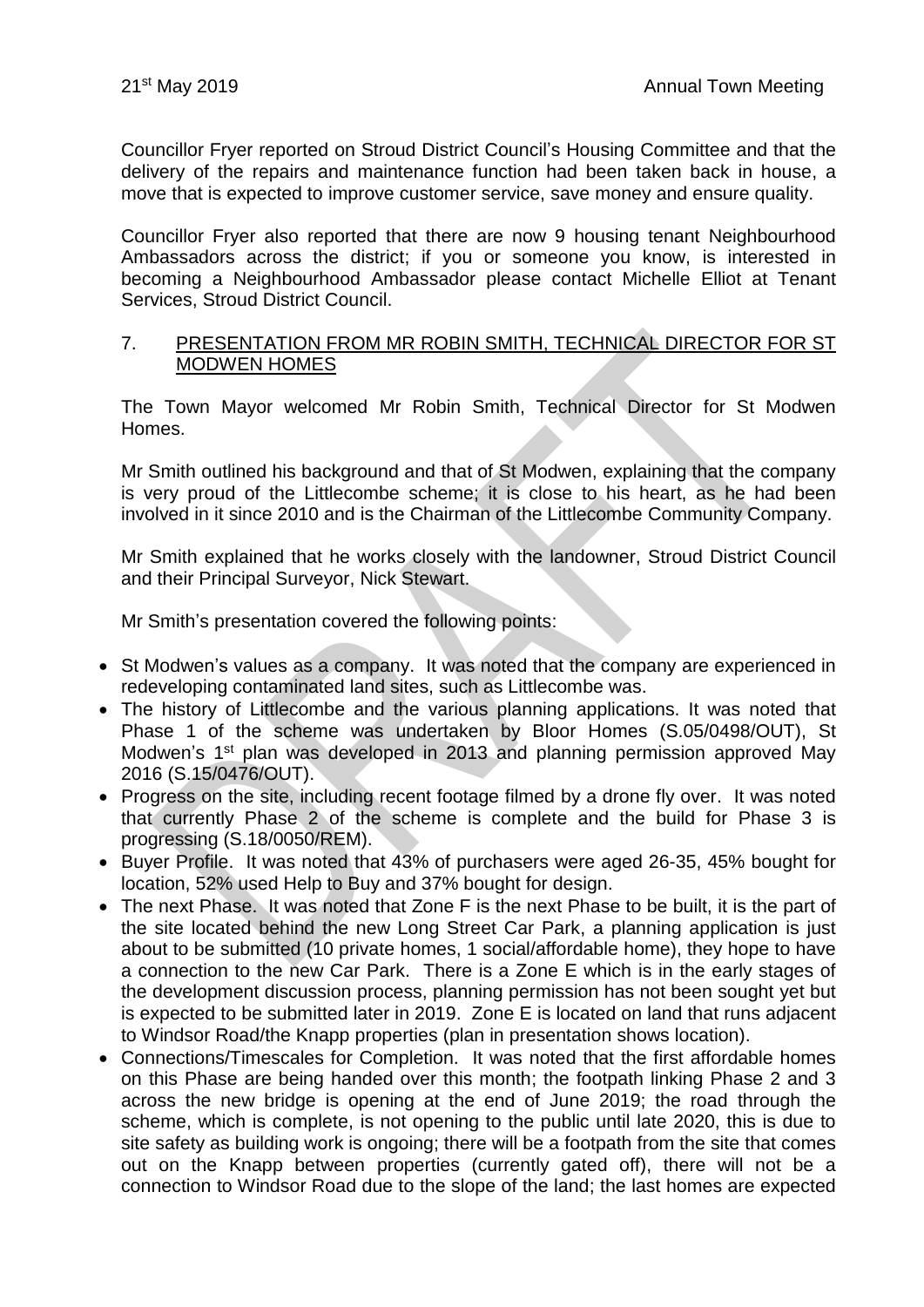to be completed 2022-2023, depending on the market.

• Section 106 Contributions. It was noted that obligations regarding education, highways improvements and public open space contributions have been met and released, 10% affordable housing to due to be handed over this month and a footpath link contribution is due now; the community facilities contribution (£355,000) is due by completion of the 194<sup>th</sup> home; to date only 28 homes are in occupation and, based on current market projections, the contribution would not be made until 2022, when released it will benefit the Chantry Centre, Dursley Tabernacle, GL11 Community Hub and Dursley Community Centre.

Following the presentation, the following questions/issues were raised.

*The pavements/curbs at Long Street are very high making it difficult to manoeuvre with pushchairs/wheelchairs this needs to be checked.* 

Mr Smith agreed to investigate this concern and get the levels checked.

*Drake House is almost empty, what is being done to market this site to businesses, it has space and a car park? The tenancies are too restrictive and they are not encouraging tenants.*

Mr Smith confirmed that he is not involved in this side of St Modwen's business, although it is not in any current plan, in the future they would consider demolishing the building.

*In relation to the Section 106 community facilities contribution (£355,000), concerns were raised about the agreement and the trigger point of 194 homes; there are significantly more than 28 homes occupied within the agreement area, it is around 180. There were concerns with the boundary/red lines being used for the trigger point, that they were not correct.*

Mr Smith explained that only 28 of the homes that are in the boundary 'red lines' falling under the Section 106 legal agreement are occupied, the Bloor Homes built in 2016 were not included, that Phase had different contributions that were all paid e.g. Library, Bowls Club.

In relation to the Section 106 agreement, the contributions and when they are due, Mr Smith confirmed that St Modwen report to Gloucestershire County Council and Stroud District Council and are working within the wording and boundary lines of the legal documents; the developer is delivering and both the District and County Councils have confirmed the position.

Mr Smith explained that when the trigger is reached, St Modwen release the community facilities contribution to the Stroud District Council Planning Department, it is Stroud who pay the money out, liaising with Cam Parish Council and Dursley Town Council. The Town Clerk confirmed that information is listed on the Councils website – [www.dursleytowncouncil.gov.uk](http://www.dursleytowncouncil.gov.uk/) .

District Councillor Cornell confirmed that the decision about where to allocate the community facilities contribution was made by Committee last July, following a long process and consultation with the communities.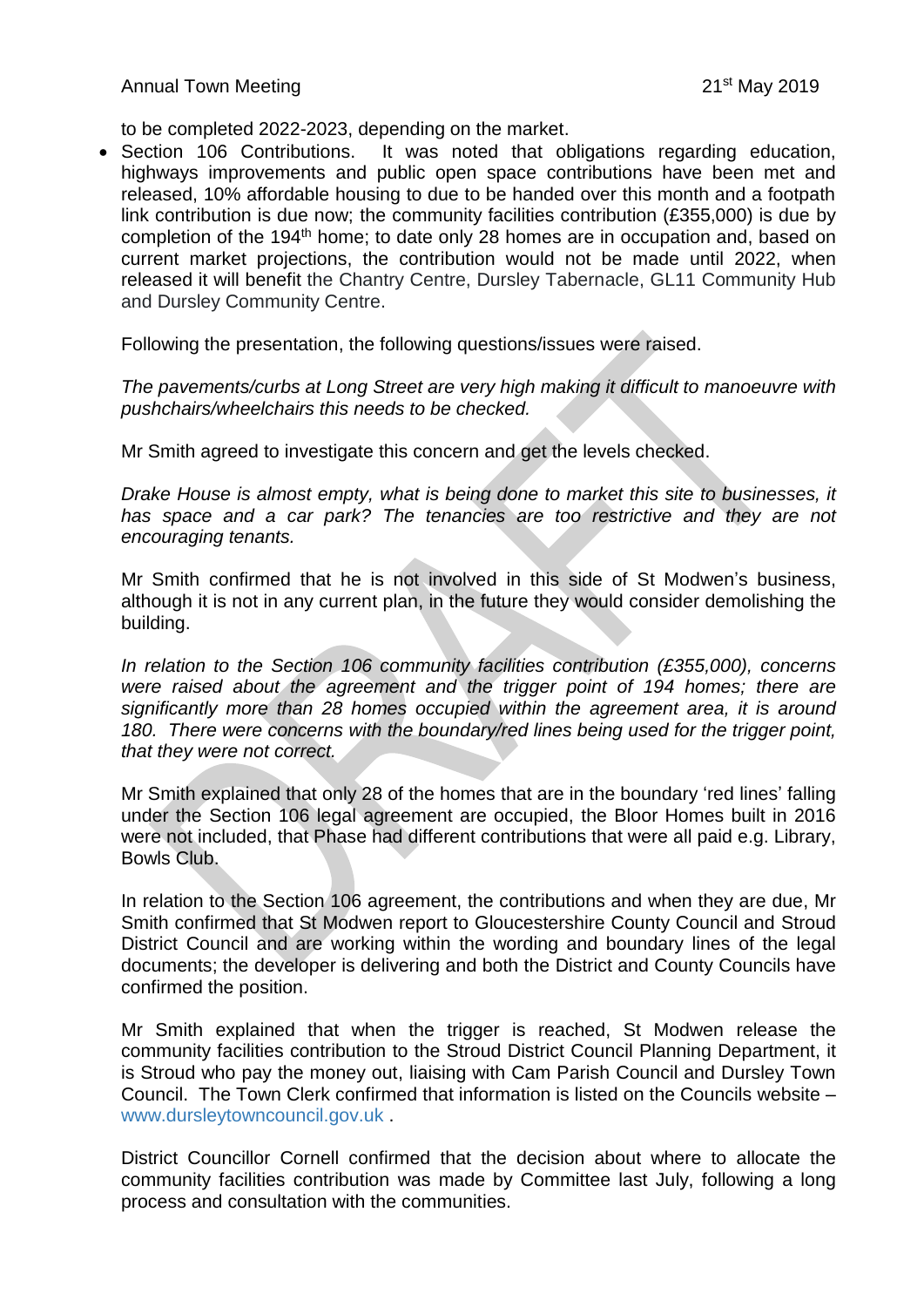*In relation to the main existing footpath which had been closed for some time due to the building work, it was pointed out that there used to be notices at each end outlining the timescale for the closure and diversion, the notices are missing.*

Mr Smith confirmed that the footpath would be reopening at the end of June, notices should be present at each end; any future schemes/closures would include all the necessary notices.

*Concerns were raised about the capacity of local schools and Doctors to cope with greater demand from families and a growing population, given 43% of purchasers were aged between 26-35 (as explained earlier).*

It was noted that this is an issue for Gloucestershire County Council, they make decisions about how Section 106 education contributions are allocated and to which schools. In relation to St Modwen and Littlecombe, it was noted that an education contribution was included within the Section 106 agreement. Mr Smith did not have any more information on this.

The Mayor, Councillor Grecian, informed the meeting that as Chair of Governors at the Dursley C of E Primary Academy, he was aware that the school had been making improvements and changes as a result of this, changing from a 1.5 form entry to 2 form entry school.

*Mr Smith was asked to clarify which route on the Current Phase Plan (shown during presentation) was the cycleway/greenway? A further question was asked about whether the cycleway would be suitable for prams, wheelchairs to get to the Vale Hospital Allotments?*

Mr Smith confirmed that the blue dotted line on the Current Phase Plan was showing the cycleway, the red one shows footpaths; the cycleway is set to open when the road through opens (late 2020), it would be suitable for prams, wheelchairs travelling through the Littlecombe site, Mr Smith could not comment about the cycleway's suitability/connections elsewhere/offsite.

Mr Smith could not remember what the red line at the top of the plan was and would need to confirm whether this was indeed a footpath.

The Mayor thanked Mr Smith for his presentation, Mr Smith stayed on to the end of the meeting and was available to answer any further questions on an individual basis.

#### 8. TO RECEIVE PRESENTATIONS FROM LOCAL COMMUNITY **ORGANISATIONS**

The Mayor introduced the Annual Assembly of Dursley Town Meeting 2019 'Councillor and Community Group Reports' document, distributed at the meeting.

Included in the pack: **Cam & Dursley Youth Forum, Chantry Centre, Cotswold Vale Talking Newspaper, Dursley in Bloom, Dursley & District Community Association, Dursley & District Good Neighbours, Dursley Neighbourhood Police, Dursley Town Trust, Dursley United Charity, Dursley Welcomes Walkers,**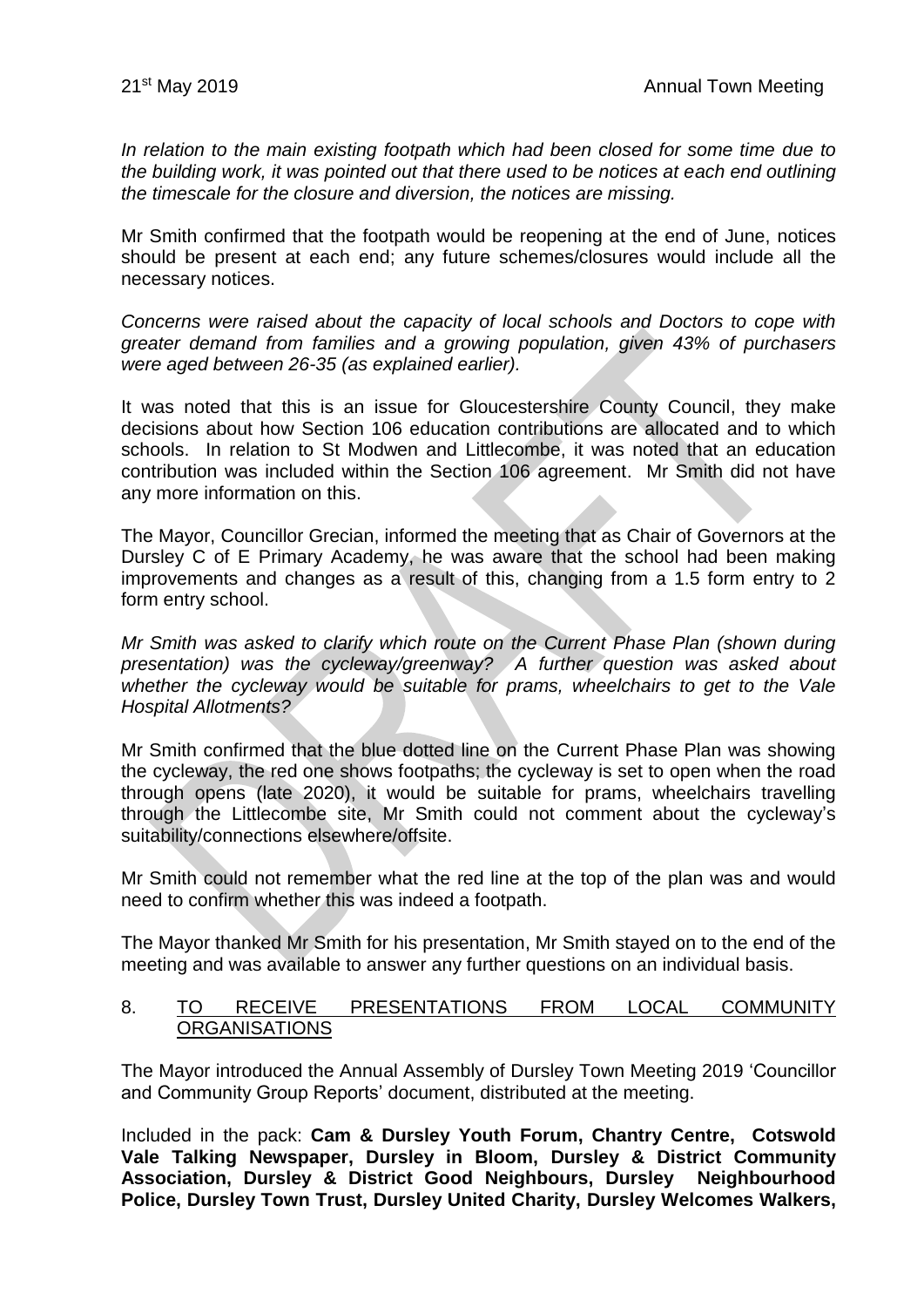**Festive Dursley, Friday Lunch Club, Great Western Air Ambulance, Henlow Court, Kingshill House, SDC Neighbourhood Warden, Stepping Stones Pre-School, Teens in Crisis, The Door Youth Project, Tyndale Arts, Vale Community Allotments, Vale Vision.**

Those groups present were invited to add any key points not already included in the published document. No further reports were given.

The Town Mayor thanked everyone for contributing, highlighting the great amount of positive work in the town that is down to hardworking, committed volunteers.

#### 9. TO RECEIVE AN UPDATE FROM THE CHAIR OF THE CAR PARK **COMMITTEE**

Councillor Ackroyd gave an update report relating to the new Long Street Car Park at the old Reliance House site.

It was noted that the project had unfortunately suffered several delays, these relate to an issue with a retaining wall and the need to set up a party wall agreement, which has since been resolved, and the ongoing wait for lighting columns, the car park can't open without them. The car park is expected to open by the end of June.

It was reported that, following feedback, the flow of traffic in the car park had been altered; the Council recently appointed the company District Enforcement to monitor the ANPR cameras, to prevent misuse; the car park is a long stay (23hr), free to use with no permit scheme; Council received a £40,000 grant from Stroud District Council towards the Car Park, as part of the Market Town Initiative Fund as well as a £10,000 rebate for business rates.

### *A question was raised about the parking permit scheme operating at Sainsburys and whether this would continue when the car park opens?*

The Town Clerk confirmed that the scheme is operated by Sainsbury's and is a matter for them, there is no link with the new car park.

*Concerns were raised about parking on Lister Road and plans to paint double yellow lines, 47 cars routinely park along the road. The new car park may be used heavily by residents who can no longer park there and decide to park in the car park. If this happens it would limit the availability of parking for people attending evening events at the Chantry Centre.*

It was noted that the double yellow lines are not definite yet and would not span the entire length of the road, they would only be at key places to improve safety e.g. junctions.

In response to a question from a member of the Cam and Dursley Youth Forum, it was confirmed that a bicycle shelter had already been installed at the new car park.

# 10. TO DISCUSS TOWN MATTERS GENERALLY

The following issues were raised by the audience: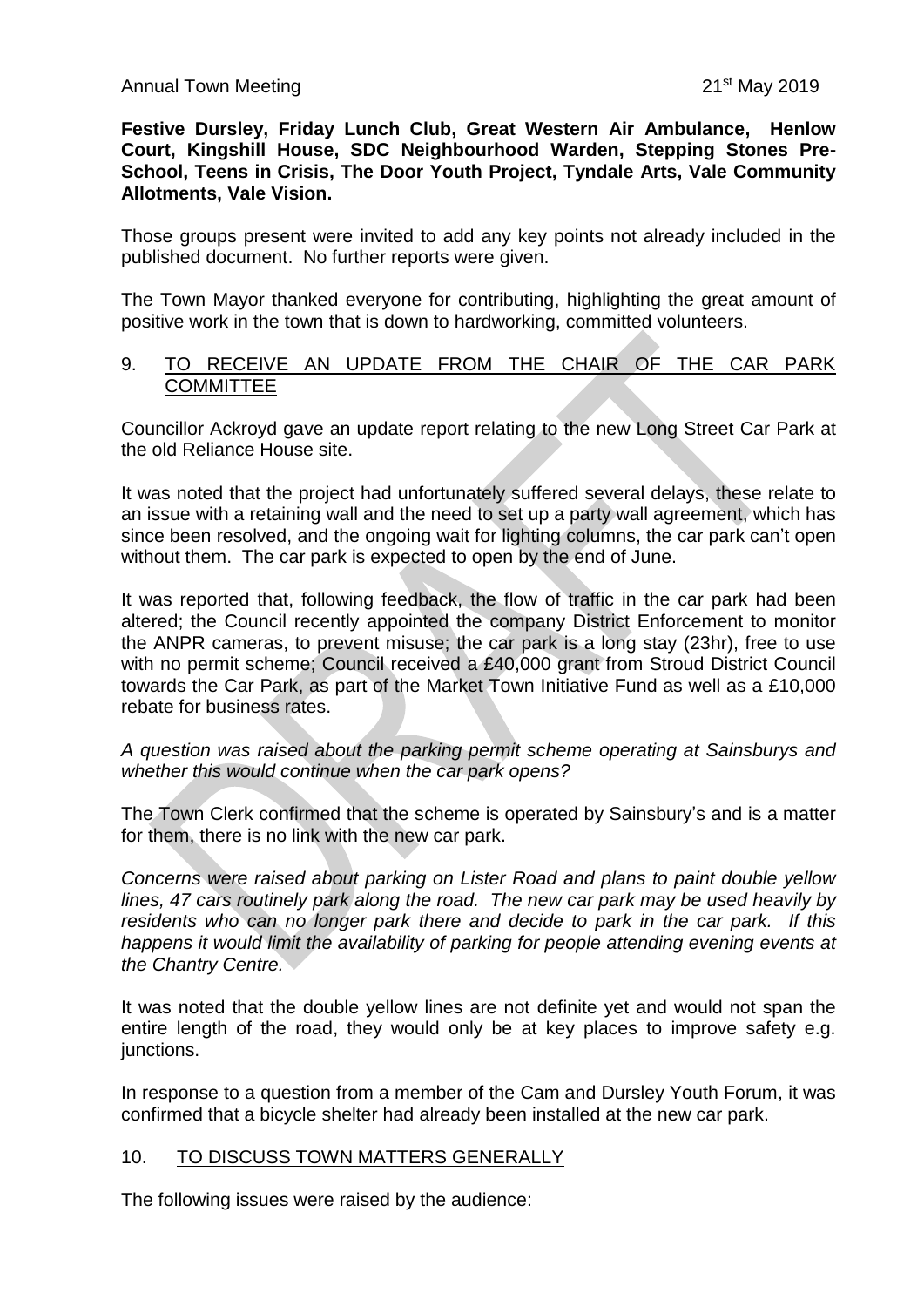*i) Henlow residents like to participate in town events but it is very difficult to push wheelchairs into town, the pavement at Silver Street is a particular problem as there is a pinch point by the Oxfam shop, wheelchairs could end up in the road.*

The Town Clerk explained that this issue had been investigated with Gloucestershire County Council Highways in the past; it is not an easy engineering issue to solve unfortunately. The latest meeting was between the Town Clerk, County Councillor Patrick and the Highways Area Manager 3 weeks ago.

*ii) Small local businesses require office space but it is difficult to find. Recently a local business attempted to buy the office space above TSB and had money to invest in improvements but was 'mucked around', enquiries were also made regarding the units at Littlecombe, but they heard nothing back – What can be done? They are now looking outside of Dursley for co-working premises and this happens a lot, this is a great shame, businesses are being ignored. The tenancies at Drake House are short term rents so are no good.*

The Town Mayor highlighted that the old Barclays Bank building, which was currently empty, may have some office space to rent above.

District Councillor Cornell recognised that there is a growing appetite for conversation about co-working space, it needs everyone working together to come up with a solution.

*iii*) The wi-fi speeds in the middle of Dursley need to be increased to help everyone *including businesses, they are so slow and we are right next to the exchange!*

The Town Clerk had some knowledge of this and a small area in the town is particularly impacted. County Councillor Patrick offered to speak to those concerned after the meeting as Gloucestershire County Council are working on broadband issues in hard to reach places.

*iv) The Cam and Dursley Transportation Group are having a meeting with Mr O'Neil the Operations Manager of Stagecoach, to discuss buses on Saturday 1st June 2pm at Cam Parish Council offices, everyone is invited.*

Everyone was encouraged to attend.

*v) A Trustee from the Dursley Day Centre at 15 May Lane spoke about the dangerous corner by the Bus Station and The Old Spot, vehicles go too fast and the hedge is getting high. Elderly people cross from the Bus Station to the Day Centre and it is very dangerous, there should be an elderly people crossing sign.*

The Town Clerk had raised the issue with the Area Highways Manager, the sign was agreed and the Council office would chase the matter up.

*vi) Could a one-way system be investigated for Dursley? It would also be beneficial for Highfields to have a one-way system, it is really dangerous, especially for those cycling to school.*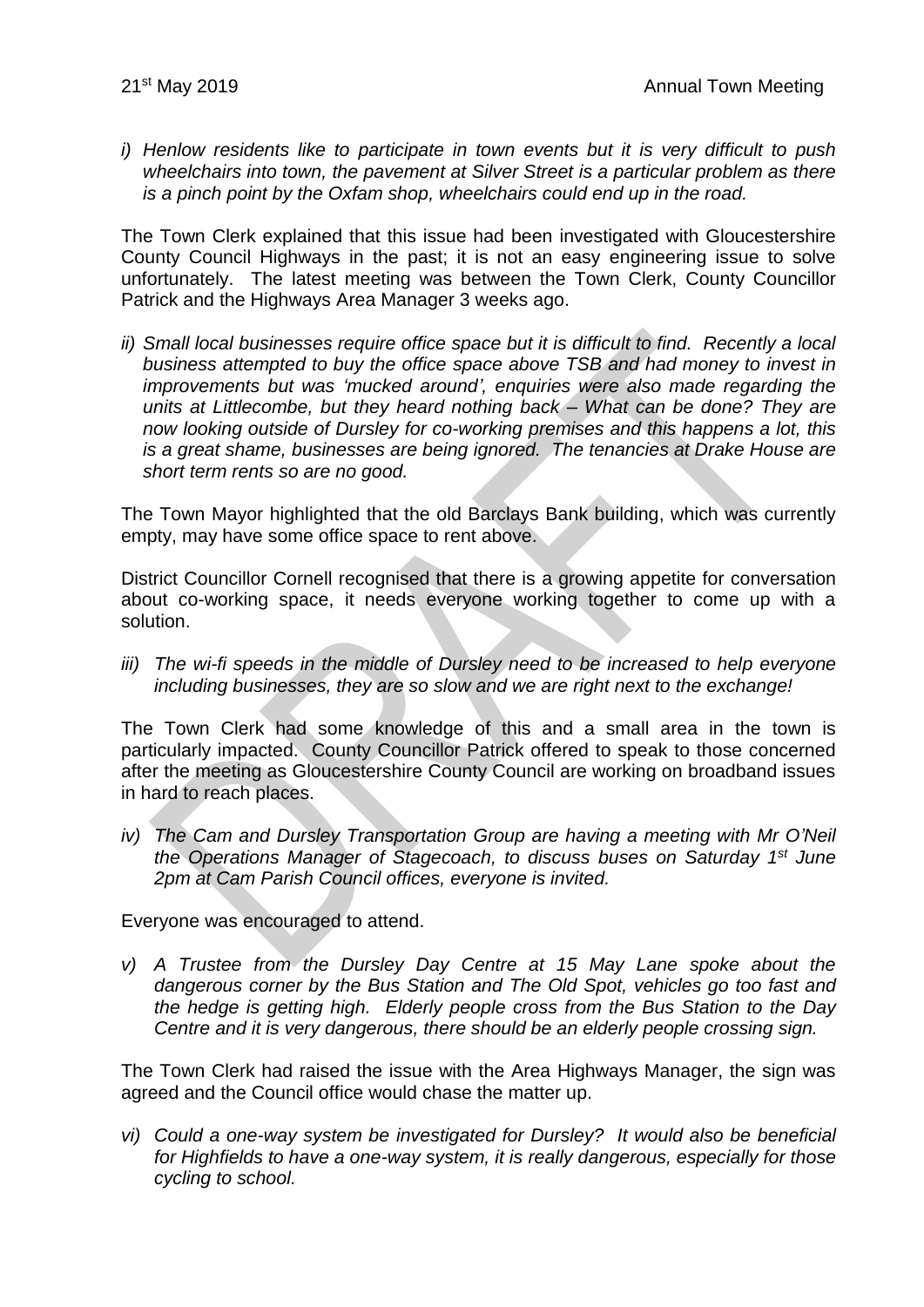The Town Clerk confirmed that a one-way system for the town had not been consulted on and there were no plans in place to do so at this time; it would be better to wait and see what happens when the new road opens through Littlecombe first.

In relation to Highfields the Town Clerk confirmed that the issue could be raised with the Highways team at Gloucestershire County Council – a one-way system could work but there would need to be consultation with residents and the school.

*vii) Concerns were raised about speeding vehicles in the town, cars travelling in and out of the town were going too fast, we want Dursley to be a safe place. Everyone needs to check their speed when driving.*

The Town Mayor encouraged people to get involved with the Local Community Speed Watch Group, the group is always looking for volunteers, contact the Council office for more information.

The Town Mayor encouraged people to contact their local councillors if they had any issues or questions regarding the town at any time; everyone is welcome to attend monthly Council and Committee meetings which are open to the public. Full Council meetings are held at the Fire Station and Committee meetings at the Methodist Church meeting room, check the Council website for dates [www.dursleytowncouncil.gov.uk](http://www.dursleytowncouncil.gov.uk/) .

# 11. LESLIE D GALE AWARD

The Town Mayor explained that the Leslie D Gale Award was instituted in 1994, as a tribute to the late Mr. Gale, who was the last Chairman of Dursley Parish Council and the first Mayor of Dursley, and who served the community in so many ways. The Leslie D Gale Award not only recognises longevity of service to the community but also impact.

The 2019 awards were announced as following:

The Leslie D Gale award for **Outstanding Service to the Community of Dursley** is awarded to **Mr Michael Doughty** in recognition of his long service and commitment to the town, for the vital part he has played over the years working with many charities and organisations including the Dursley Rotary Club, the Festive Dursley Committee, Dursley Town Trust, Dursley Welcomes Walkers, Vale Vision and his 12 years serving as a Town Councillor in the past. The award was accepted at the meeting.

The Town Mayor announced that the Leslie D Gale award for **Outstanding Service to the Community of Dursley** is awarded to **Mr David Durden** in recognition of his commitment and contribution to the Dursley Running Club, which he has helped grow to over 300 members, as well as the Dursley Rugby Club. The award was accepted at the meeting.

The Town Mayor announced that the Leslie D Gale **'Unsung Hero'** award for **Outstanding Service to the Community of Dursley** is awarded to **Mrs Pauline Darby** in recognition of her continued volunteering efforts with the Friday Lunch Club